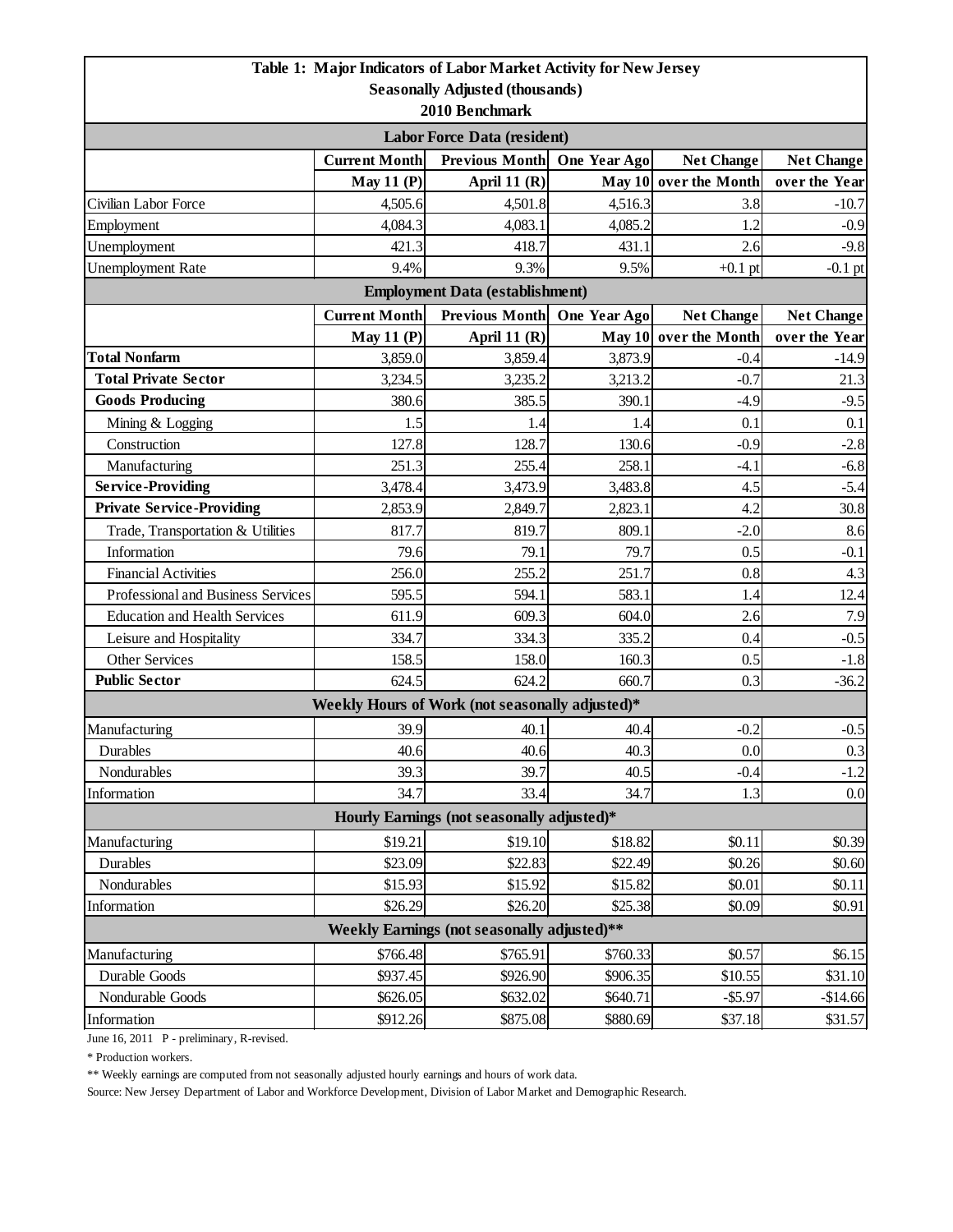| Table 2: New Jersey Civilian Labor Force Trends (thousands)<br>2010 Benchmark |                                |              |                                                                                    |                   |                            |                     |  |
|-------------------------------------------------------------------------------|--------------------------------|--------------|------------------------------------------------------------------------------------|-------------------|----------------------------|---------------------|--|
|                                                                               | <b>Not Seasonally Adjusted</b> |              |                                                                                    |                   | <b>Seasonally Adjusted</b> |                     |  |
|                                                                               | <b>May 11 (P)</b>              | April 11 (R) | May 10                                                                             | May 11 $(P)$      | April 11 (R)               | May 10              |  |
| Civilian Labor Force                                                          | 4,488.7                        | 4,474.0      | 4.506.3                                                                            | 4,505.6           | 4,501.8                    | 4,516.3             |  |
| Resident Employment                                                           | 4,071.7                        | 4,066.5      | 4,086.1                                                                            | 4,084.3           | 4,083.1                    | 4,085.2             |  |
| Unemployment                                                                  | 417.0                          | 407.5        | 420.1                                                                              | 421.3             | 418.7                      | 431.1               |  |
| Unemployment Rate                                                             | 9.3%                           | 9.1%         | 9.3%                                                                               | 9.4%              | 9.3%                       | 9.5%                |  |
| Labor Force Participation Rate                                                | 65.5%                          | 65.3%        | 66.2%                                                                              | 65.8%             | 65.7%                      | 66.4%               |  |
| Employment/Population Ratio                                                   | 59.4%                          | 59.4%        | 60.0%                                                                              | 59.6%             | 59.6%                      | 60.0%               |  |
|                                                                               |                                |              | New Jersey Civilian Labor Force Annual Averages 1990 - 2009 (thousands)            |                   |                            |                     |  |
|                                                                               |                                |              |                                                                                    |                   |                            | <b>Unemployment</b> |  |
| Year                                                                          | <b>Labor Force</b>             |              | <b>Employment</b>                                                                  |                   | <b>Volume</b>              | Rate $(\%$ )        |  |
| 1990                                                                          | 4,072.5                        |              |                                                                                    | 3,865.0           |                            | 5.1                 |  |
| 1991                                                                          | 4,050.4                        |              | 3,776.6                                                                            |                   | 273.7                      | 6.8                 |  |
| 1992                                                                          | 4,051.9                        |              | 3,709.5                                                                            |                   | 342.4                      | 8.5                 |  |
| 1993                                                                          | 4,034.6                        |              | 3,727.3                                                                            |                   | 307.3                      | 7.6                 |  |
| 1994                                                                          | 4,067.5                        |              | 3,790.0                                                                            |                   | 277.5                      | 6.8                 |  |
| 1995                                                                          | 4,111.8                        |              | 3,846.3                                                                            |                   | 265.5                      | 6.5                 |  |
| 1996                                                                          | 4,184.1                        |              | 3,925.8                                                                            |                   | 258.3                      | 6.2                 |  |
| 1997                                                                          | 4,257.4                        |              | 4,031.0                                                                            |                   | 226.4                      | 5.3                 |  |
| 1998                                                                          | 4,242.4                        |              | 4,047.1                                                                            |                   | 195.3                      | 4.6                 |  |
| 1999                                                                          | 4,284.6                        |              | 4,092.7                                                                            |                   | 191.8                      | 4.5                 |  |
| 2000                                                                          | 4,287.8                        |              | 4,130.3                                                                            |                   | 157.5                      | 3.7                 |  |
| 2001                                                                          | 4,302.3                        |              | 4,117.5                                                                            |                   | 184.8                      | 4.3                 |  |
| 2002                                                                          | 4,370.8                        |              |                                                                                    | 4,117.3           |                            | 5.8                 |  |
| 2003                                                                          | 4,363.9                        |              | 4,108.4                                                                            |                   | 255.5                      | 5.9                 |  |
| 2004                                                                          | 4,358.9                        |              | 4,144.2                                                                            |                   | 214.7                      | 4.9                 |  |
| 2005                                                                          | 4,404.5                        |              | 4,207.7                                                                            |                   | 196.7                      | 4.5                 |  |
| 2006                                                                          | 4,465.1                        |              | 4,257.9                                                                            |                   | 207.2                      | 4.6                 |  |
| 2007                                                                          | 4,456.3                        |              | 4,265.3                                                                            |                   | 191.1                      | 4.3                 |  |
| 2008                                                                          | 4,501.6                        |              | 4,256.3                                                                            |                   | 245.4                      | 5.5                 |  |
| 2009                                                                          | 4,526.5                        |              | 4,116.4                                                                            |                   | 410.1                      | 9.1                 |  |
| 2010                                                                          | 4,502.4                        |              | 4,076.7                                                                            |                   | 425.7                      | 9.5                 |  |
|                                                                               |                                |              | Seasonally Adjusted Civilian Labor Force Data for New Jersey (thousands) 2009-2010 |                   |                            |                     |  |
| Date                                                                          | <b>Labor Force</b>             |              |                                                                                    | <b>Employment</b> |                            | <b>Unemployment</b> |  |
| Jan 2010                                                                      | 4,522.2                        |              |                                                                                    | 4,081.0           |                            | 9.8                 |  |
| Feb                                                                           | 4,526.8                        |              | 4,086.0                                                                            |                   | 440.8                      | 9.7                 |  |
| Mar                                                                           | 4,527.9                        |              | 4,089.1                                                                            |                   | 438.7                      | 9.7                 |  |
| Apr                                                                           | 4,524.2                        |              | 4,088.8                                                                            |                   | 435.4                      | 9.6                 |  |
| May                                                                           | 4,516.3                        |              | 4,085.2                                                                            |                   | 431.1                      | 9.5                 |  |
| Jun                                                                           | 4,506.3                        |              | 4,079.6                                                                            |                   | 426.8                      | 9.5                 |  |
| Jul                                                                           | 4,496.6                        |              | 4,073.6                                                                            |                   | 423.0                      | 9.4                 |  |
| Aug                                                                           | 4,489.3                        |              | 4,069.7                                                                            |                   | 419.6                      | 9.3                 |  |
| Sep                                                                           | 4,484.0                        |              | 4,067.6                                                                            |                   | 416.4                      | 9.3                 |  |
| Oct                                                                           | 4,479.6                        |              | 4,066.6                                                                            |                   | 413.0                      | 9.2                 |  |
| Nov                                                                           | 4,475.5                        |              | 4,065.6                                                                            |                   | 409.9                      | 9.2                 |  |
| Dec                                                                           | 4,472.5                        |              | 4,065.2                                                                            |                   | 407.3                      | 9.1                 |  |
|                                                                               |                                |              |                                                                                    |                   |                            |                     |  |
| Jan 2011                                                                      | 4,468.7                        |              | 4,060.7                                                                            |                   | 408.0<br>414.2             | 9.1                 |  |
| Feb                                                                           | 4,480.6                        |              | 4,066.4                                                                            |                   |                            | 9.2                 |  |
| Mar                                                                           | 4,493.5                        |              | 4,075.9                                                                            |                   | 417.6                      | 9.3                 |  |
| Apr(R)                                                                        | 4,501.8<br>4,505.6             |              | 4,083.1                                                                            |                   | 418.7                      | 9.3                 |  |
| May(P)                                                                        |                                |              | 4,084.3                                                                            |                   | 421.3                      | 9.4                 |  |
| Jun                                                                           |                                |              |                                                                                    |                   |                            |                     |  |
| Jul                                                                           |                                |              |                                                                                    |                   |                            |                     |  |
| Aug                                                                           |                                |              |                                                                                    |                   |                            |                     |  |
| Sep                                                                           |                                |              |                                                                                    |                   |                            |                     |  |
| Oct                                                                           |                                |              |                                                                                    |                   |                            |                     |  |
|                                                                               | $\operatorname{Nov}$           |              |                                                                                    |                   |                            |                     |  |
| Dec                                                                           |                                |              |                                                                                    |                   |                            |                     |  |

Source: New Jersey Department of Labor and Workforce Development, Division of Labor Market & Demographic Research. June 16, 2011. P - preliminary, R - revised.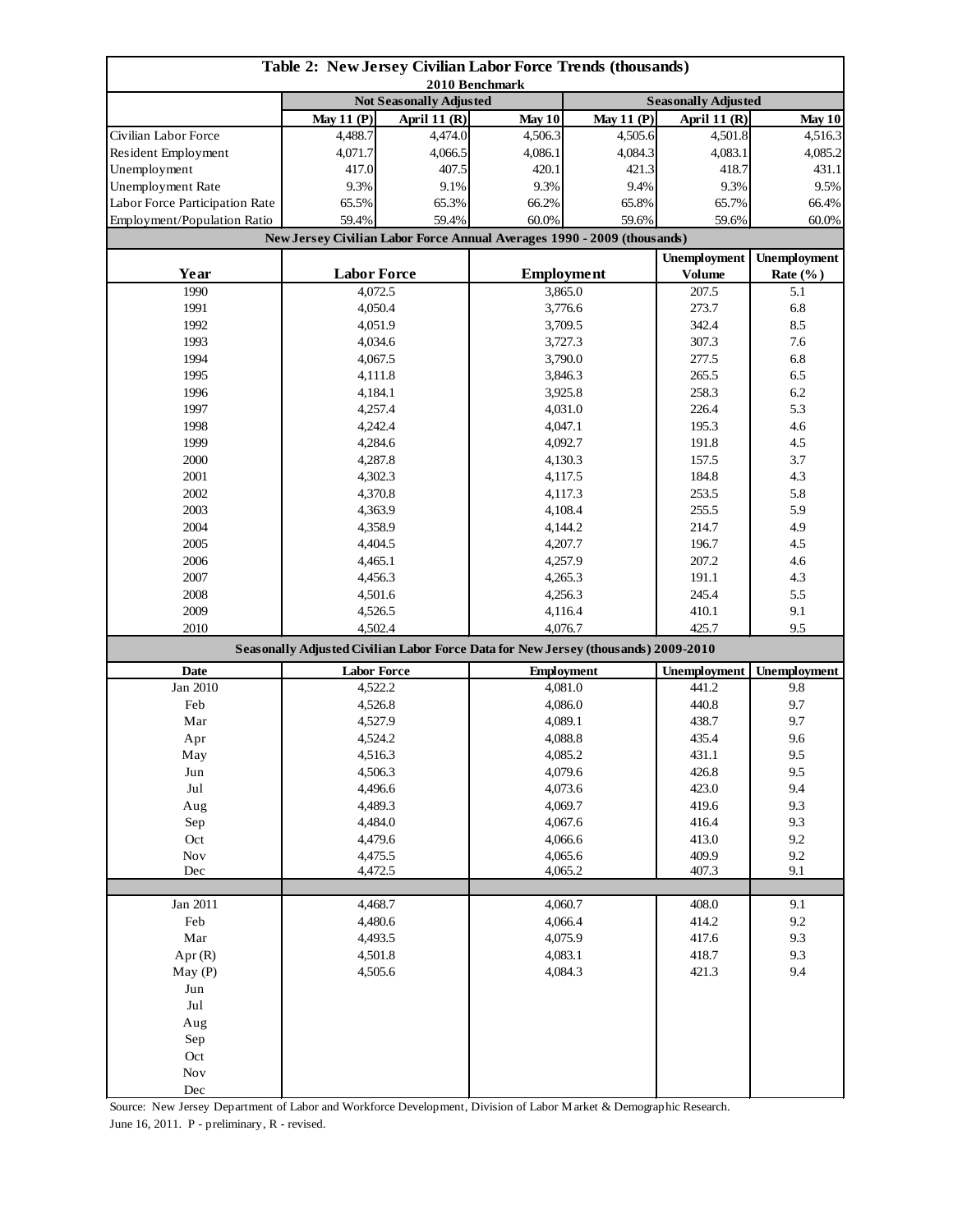| Table 3: New Jersey Nonfarm Employment by Industry for May 2011<br>Not Seasonally Adjusted (thousands) 2010 Benchmark |                                                                                           |                |              |               |  |  |
|-----------------------------------------------------------------------------------------------------------------------|-------------------------------------------------------------------------------------------|----------------|--------------|---------------|--|--|
|                                                                                                                       | <b>Current Month</b><br><b>Previous Month</b><br><b>One Year Ago</b><br><b>Net Change</b> |                |              |               |  |  |
| Industry                                                                                                              | May 11 $(P)$                                                                              | April 11 $(R)$ | May 10       | over the Year |  |  |
| Total Nonfarm                                                                                                         | 3,874.5                                                                                   | 3,844.3        | 3,898.6      | $-24.1$       |  |  |
| <b>Total Private Sector</b>                                                                                           | 3,241.9                                                                                   | 3,209.4        | 3,227.7      | 14.2          |  |  |
| Goods Producing                                                                                                       | 379.8                                                                                     | 379.4          | 392.1        | $-12.3$       |  |  |
| Mining & Logging                                                                                                      | 1.5                                                                                       | 1.4            | 1.4          | 0.1           |  |  |
| Construction                                                                                                          | 128.2                                                                                     | 125.2          | 132.6        | $-4.4$        |  |  |
| <b>Manufacturing</b>                                                                                                  | 250.1                                                                                     | 252.8          | 258.1        | $-8.0$        |  |  |
| Durable Goods                                                                                                         | 112.1                                                                                     | 113.1          | 114.6        | $-2.5$        |  |  |
| <b>Fabricated Metal Products</b>                                                                                      | 21.8                                                                                      | 21.9           | 22.3         | $-0.5$        |  |  |
| Machinery Manufacturing                                                                                               | 13.7                                                                                      | 13.7           | 13.9         | $-0.2$        |  |  |
| Computer and Electronic Products                                                                                      | 25.8                                                                                      | 26.4           | 27.0         | $-1.2$        |  |  |
| Miscellaneous Manufacturing                                                                                           | 18.6                                                                                      | 18.5           | 18.9         | $-0.3$        |  |  |
| Nondurable Goods                                                                                                      | 138.0                                                                                     | 139.7          | 143.5        | $-5.5$        |  |  |
| <b>Food Manufacturing</b>                                                                                             | 29.7                                                                                      | 29.5           | 29.6         | 0.1           |  |  |
| Paper Manufacturing                                                                                                   | 11.1                                                                                      | 11.1           | 11.6         | $-0.5$        |  |  |
| Printing and Related Support                                                                                          | 16.0                                                                                      | 16.0           | 16.8         | $-0.8$        |  |  |
| <b>Chemical Manufacturing</b>                                                                                         | 55.2                                                                                      | 55.6           | 56.6         | $-1.4$        |  |  |
| Pharmaceutical and Medicine                                                                                           | 32.6                                                                                      | 33.0           | 33.3         | $-0.7$        |  |  |
| Service-Providing                                                                                                     | 3,494.7                                                                                   | 3,464.9        | 3,506.5      | $-11.8$       |  |  |
| Private Service-Providing                                                                                             | 2,862.1                                                                                   | 2,830.0        | 2,835.6      | 26.5          |  |  |
| <b>Trade, Transportation, and Utilities</b>                                                                           | 815.7                                                                                     | 810.2          | 806.3        | 9.4           |  |  |
| Wholesale Trade*                                                                                                      | 211.7                                                                                     | 211.3          | 209.2        | 2.5           |  |  |
| Retail Trade*                                                                                                         | 440.4                                                                                     | 434.8          | 434.7        | 5.7           |  |  |
| Building Material & Garden Equip. and Supplies Dealers                                                                | 32.0                                                                                      | 31.1           | 32.5         | $-0.5$        |  |  |
| Food and Beverage Stores                                                                                              | 105.6                                                                                     | 105.2          | 106.8        | $-1.2$        |  |  |
| Health and Personal Care Stores                                                                                       | 33.6                                                                                      | 33.5           | 35.0         | $-1.4$        |  |  |
| Clothing and Clothing Accessories Stores                                                                              | 62.4                                                                                      | 60.2           | 56.5         | 5.9           |  |  |
| Sporting Goods, Hobby, Book and Music Stores                                                                          | 17.4                                                                                      | 16.9           | 17.4         | 0.0           |  |  |
| General Merchandise Stores                                                                                            | 64.4                                                                                      | 64.7           | 65.6         | $-1.2$        |  |  |
| Transportation, Warehousing and Utilities                                                                             | 163.6                                                                                     | 164.1          | 162.4        | 1.2           |  |  |
| Utilities*                                                                                                            | 14.0                                                                                      | 14.0           | 14.3         | $-0.3$        |  |  |
| Transportation & Warehousing*                                                                                         | 149.6                                                                                     | 150.1          | 148.1        | 1.5           |  |  |
| <b>Information</b>                                                                                                    | 79.2                                                                                      | 78.9           | 79.6         | $-0.4$        |  |  |
| Publishing Industries (except Internet)                                                                               | 20.6                                                                                      | 20.8           | 22.0         | $-1.4$        |  |  |
| Telecommunications                                                                                                    | 32.7                                                                                      | 32.7           | 34.2         | $-1.5$        |  |  |
| Internet Service Providers, Web Portals, Data Processing Srvs.                                                        | 8.2                                                                                       | 8.2            | 8.3          | $-0.1$        |  |  |
| <b>Financial Activities</b>                                                                                           | 256.8                                                                                     | 254.2          | 251.8        | 5.0           |  |  |
| Finance and Insurance*                                                                                                | 201.5                                                                                     | 200.5          | 197.1        | 4.4           |  |  |
| Securities, Commodity Contracts and Other Fin. Investments                                                            | 48.2                                                                                      | 48.2           | 47.4         | 0.8           |  |  |
| Insurance Carriers and Related Activities                                                                             | 81.7                                                                                      | 81.4           | 81.4         | 0.3           |  |  |
| Real Estate and Rental/Leasing*                                                                                       | 55.3                                                                                      | 53.7           | 54.7         | 0.6           |  |  |
| <b>Professional and Business Services</b>                                                                             | 596.7                                                                                     | 592.3          | 584.7        | 12.0          |  |  |
| Professional, Scientific and Technical Services*                                                                      | 277.2                                                                                     | 278.4          | 270.1        | 7.1           |  |  |
| Management of Companies and Enterprises*                                                                              | 74.5                                                                                      | 72.5           | 72.9         | 1.6           |  |  |
| Administrative Support & Waste Management/Remediation*                                                                | 245.0                                                                                     | 241.4          | 241.7        | 3.3           |  |  |
| <b>Education, Health and Social Assistance Services</b>                                                               | 615.7                                                                                     | 613.5          | 608.0        | 7.7           |  |  |
| Educational Services*                                                                                                 | 91.6                                                                                      | 93.7           | 93.1         | $-1.5$        |  |  |
| Health Care and Social Assistance*                                                                                    | 524.1                                                                                     | 519.8          | 514.9        | 9.2           |  |  |
| Hospitals                                                                                                             | 157.2                                                                                     | 156.3          | 155.5        | 1.7           |  |  |
| Nursing and Residential Care Facilities                                                                               | 89.1                                                                                      | 89.0           | 88.6         | 0.5           |  |  |
| Social Assistance                                                                                                     | 79.4                                                                                      | 78.8           | 79.9         | $-0.5$        |  |  |
| <b>Leisure and Hospitality</b><br>Arts, Entertainment and Recreation*                                                 | 338.5                                                                                     | 323.8          | 343.4        | $-4.9$        |  |  |
| Accommodation and Food Services*                                                                                      | 52.0                                                                                      | 47.7           | 55.7         | $-3.7$        |  |  |
|                                                                                                                       | 286.5                                                                                     | 276.1          | 287.7        | $-1.2$<br>2.6 |  |  |
| Food Services and Drinking Places                                                                                     | 230.8                                                                                     | 222.0          | 228.2        | $-2.3$        |  |  |
| <b>Other Services</b><br>Repair and Maintenance                                                                       | 159.5                                                                                     | 157.1          | 161.8        |               |  |  |
| Personal and Laundry Services                                                                                         | 30.6                                                                                      | 30.3           | 32.0         | $-1.4$<br>0.3 |  |  |
| Religious, Grantmaking, Civic, Professional and Similar Org.                                                          | 50.6<br>78.3                                                                              | 48.9<br>77.9   | 50.3<br>79.5 | $-1.2$        |  |  |
| Government                                                                                                            | 632.6                                                                                     | 634.9          | 670.9        | $-38.3$       |  |  |

June 16, 2011 P - preliminary, R-revised.

Shaded rows denote supersector series, \* denote sector series.

Source: New Jersey Department of Labor and Workforce Development, Division of Labor Market and Demographic Research.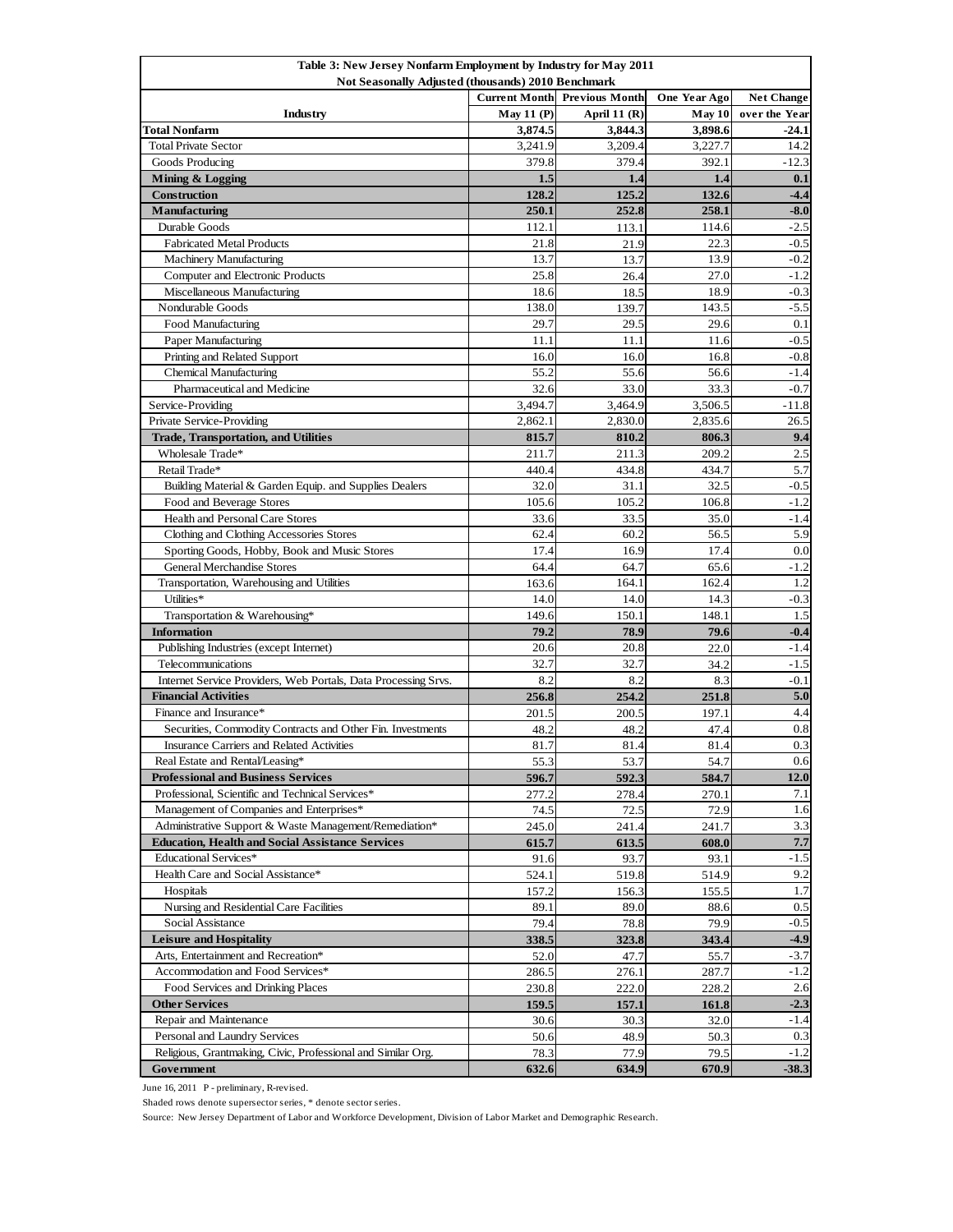| Table 4: New Jersey Nonfarm Employment (in thousands) 2010 Benchmark |              |              |                                         |              |           |       |  |
|----------------------------------------------------------------------|--------------|--------------|-----------------------------------------|--------------|-----------|-------|--|
| <b>Annual Averages</b>                                               |              |              |                                         |              |           |       |  |
|                                                                      | <b>Total</b> |              | <b>Public</b>                           |              |           |       |  |
|                                                                      |              |              |                                         |              | Service-  |       |  |
| Year                                                                 |              | <b>Total</b> | Manufacturing                           | Construction | Providing |       |  |
| 1990                                                                 | 3,635.1      | 3,058.4      | 529.5                                   | 147.7        | 2,378.1   | 576.7 |  |
| 1991                                                                 | 3,498.7      | 2,927.1      | 498.3                                   | 122.6        | 2,303.7   | 571.6 |  |
| 1992                                                                 | 3,457.9      | 2,886.0      | 474.1                                   | 112.1        | 2,297.5   | 571.9 |  |
| 1993                                                                 | 3,493.0      | 2,922.3      | 462.9                                   | 116.3        | 2,340.8   | 570.7 |  |
| 1994                                                                 | 3,552.8      | 2,979.4      | 456.0                                   | 121.7        | 2,399.3   | 573.4 |  |
| 1995                                                                 | 3,600.6      | 3,027.2      | 448.6                                   | 123.3        | 2,452.9   | 573.4 |  |
| 1996                                                                 | 3,638.9      | 3,068.3      | 437.4                                   | 125.0        | 2,503.8   | 570.6 |  |
| 1997                                                                 | 3,724.5      | 3,154.3      | 435.4                                   | 131.8        | 2,584.8   | 570.3 |  |
| 1998                                                                 | 3,801.3      | 3,229.6      | 429.4                                   | 136.1        | 2,661.8   | 571.7 |  |
| 1999                                                                 | 3,901.1      | 3,323.5      | 422.5                                   | 143.6        | 2,755.3   | 577.6 |  |
| 2000                                                                 | 3,994.5      | 3,405.7      | 421.6                                   | 149.6        | 2,832.6   | 588.9 |  |
| 2001                                                                 | 3,997.2      | 3,394.6      | 401.2                                   | 158.8        | 2,832.8   | 602.6 |  |
| 2002                                                                 | 3,983.9      | 3,370.4      | 367.5                                   | 162.6        | 2,838.8   | 613.5 |  |
| 2003                                                                 | 3,978.8      | 3,356.9      | 350.4                                   | 160.5        | 2,844.5   | 621.9 |  |
| 2004                                                                 | 3,999.1      | 3,365.7      | 338.2                                   | 165.9        | 2,860.0   | 633.4 |  |
| 2005                                                                 | 4,039.1      | 3,397.5      | 330.4                                   | 169.1        | 2,896.3   | 641.6 |  |
| 2006                                                                 | 4,071.0      | 3423.7       | 323.8                                   | 174.9        | 2923.3    | 647.3 |  |
| 2007                                                                 | 4,078.9      | 3431.2       | 311.3                                   | 172.3        | 2946.0    | 647.7 |  |
| 2008                                                                 | 4,050.9      | 3,401.7      | 298.8                                   | 164.5        | 2,936.7   | 649.2 |  |
| 2009                                                                 | 3,894.9      | 3,242.5      | 266.3                                   | 138.6        | 2,836.1   | 652.4 |  |
| 2010                                                                 | 3,854.5      | 3,212.0      | 257.7                                   | 129.5        | 2,823.4   | 642.5 |  |
|                                                                      |              |              | <b>Seasonally Adjusted Monthly Data</b> |              |           |       |  |
| 2010                                                                 |              |              |                                         |              |           |       |  |
| Jan                                                                  | 3,852.6      | 3,203.4      | 258.7                                   | 131.8        | 2,811.7   | 649.2 |  |
| Feb                                                                  | 3,842.9      | 3,196.0      | 258.3                                   | 130.8        | 2,805.6   | 646.9 |  |
| Mar                                                                  | 3,848.9      | 3,202.3      | 257.7                                   | 130.6        | 2,812.7   | 646.6 |  |
| Apr                                                                  | 3,867.2      | 3,217.9      | 258.4                                   | 131.8        | 2,826.3   | 649.3 |  |
| May                                                                  | 3,873.9      | 3,213.2      | 258.1                                   | 130.6        | 2,823.1   | 660.7 |  |
| Jun                                                                  | 3,869.3      | 3,215.1      | 257.7                                   | 129.5        | 2,826.4   | 654.2 |  |
| Jul                                                                  | 3,858.0      | 3,210.6      | 257.9                                   | 128.5        | 2,822.7   | 647.4 |  |
| Aug                                                                  | 3,851.3      | 3,213.0      | 257.4                                   | 127.5        | 2,826.7   | 638.3 |  |
| Sep                                                                  | 3,842.4      | 3,215.1      | 257.1                                   | 127.3        | 2,829.3   | 627.3 |  |
| Oct                                                                  | 3,846.2      | 3,216.9      | 256.2                                   | 127.3        | 2,832.0   | 629.3 |  |
| <b>Nov</b>                                                           | 3,851.9      | 3,221.3      | 255.7                                   | 128.9        | 2,835.3   | 630.6 |  |
| Dec                                                                  | 3,844.7      | 3,216.3      | 255.6                                   | 127.0        | 2,832.3   | 628.4 |  |
| 2011                                                                 |              |              |                                         |              |           |       |  |
| Jan                                                                  | 3,828.9      | 3,206.4      | 253.8                                   | 125.7        | 2.825.6   | 622.5 |  |
| Feb                                                                  | 3,842.6      | 3,218.8      | 253.9                                   | 127.6        | 2,836.0   | 623.8 |  |
| Mar                                                                  | 3,846.9      | 3,222.7      | 252.7                                   | 127.8        | 2,840.8   | 624.2 |  |
| Apr $(R)$                                                            | 3,859.4      | 3,235.2      | 255.4                                   | 128.7        | 2,849.7   | 624.2 |  |
| May (P)                                                              | 3.859.0      | 3,234.5      | 251.3                                   | 127.8        | 2,853.9   | 624.5 |  |
| Jun                                                                  |              |              |                                         |              |           |       |  |
| Jul                                                                  |              |              |                                         |              |           |       |  |
| Aug                                                                  |              |              |                                         |              |           |       |  |
| Sep                                                                  |              |              |                                         |              |           |       |  |
| Oct                                                                  |              |              |                                         |              |           |       |  |
| Nov                                                                  |              |              |                                         |              |           |       |  |
| Dec                                                                  |              |              |                                         |              |           |       |  |

June 16, 2011 P - preliminary, R-revised.

Source: New Jersey Department of Labor and Workforce Development, Division of Labor Market & Demographic Research.